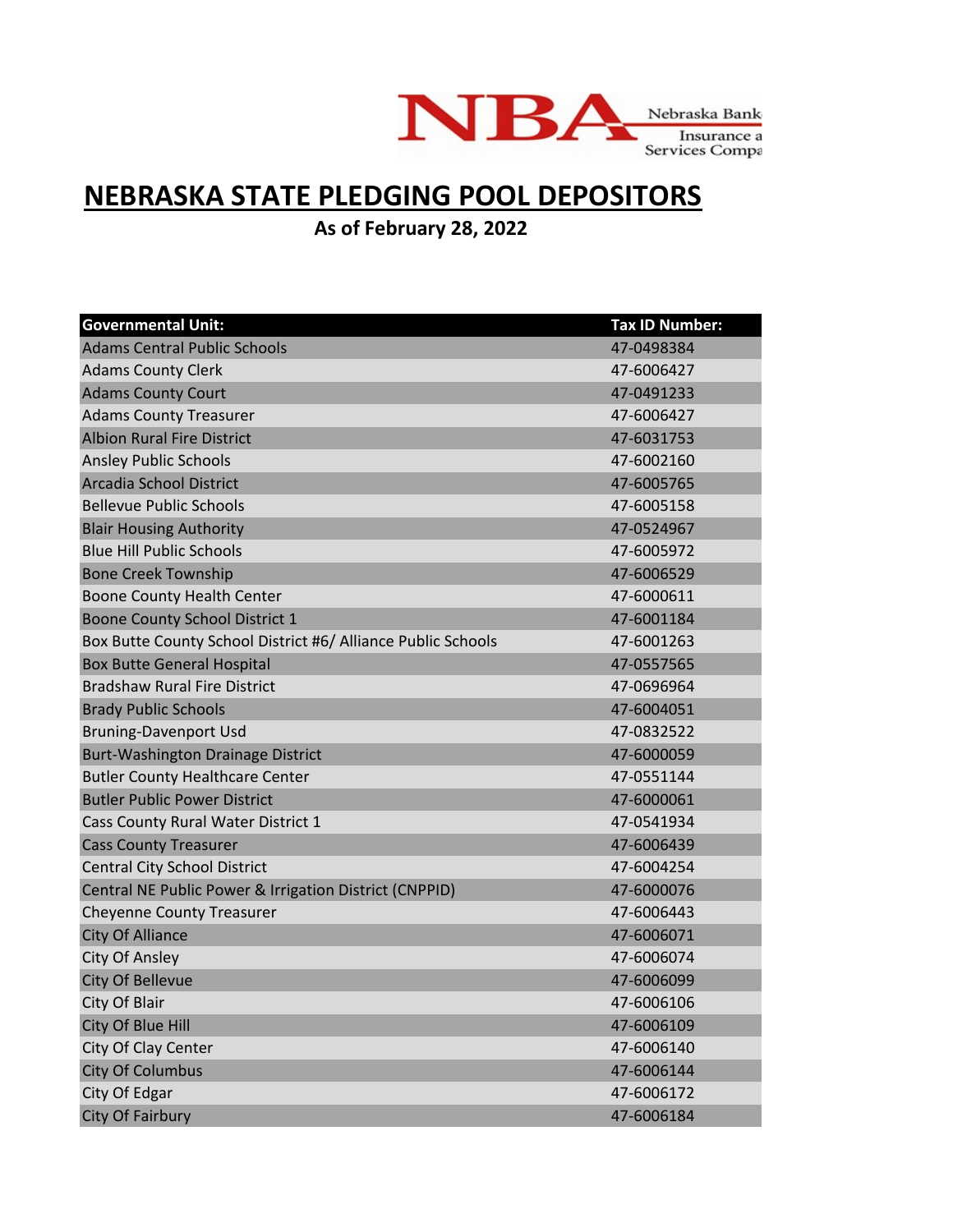| City Of Falls City                            | 47-6006187 |
|-----------------------------------------------|------------|
| <b>City Of Fort Calhoun</b>                   | 47-6006190 |
| City Of Franklin                              | 47-6006191 |
| <b>City Of Fremont</b>                        | 47-6006192 |
| City Of Gothenburg                            | 47-6006204 |
| City Of Grand Island                          | 47-6006205 |
| City Of Harvard                               | 47-6006218 |
| <b>City of Hastings</b>                       | 47-6006221 |
| City Of Henderson                             | 47-6006227 |
| City Of Humboldt                              | 47-6006236 |
| City of Kearney                               | 47-6006243 |
| City of McCook                                | 47-6006273 |
| City Of Nebraska City                         | 47-6006287 |
| City Of North Platte                          | 47-6006297 |
| City Of Omaha                                 | 47-6006304 |
| City Of Oshkosh                               | 47-6006311 |
| <b>City Of Papillion</b>                      | 47-6006318 |
| <b>City of Ralston</b>                        | 47-6006335 |
| City Of St Edward                             | 47-6006344 |
| <b>City Of Sutton</b>                         | 47-6006381 |
| City Of Tecumseh                              | 47-6006386 |
| City Of Tekamah                               | 47-6006387 |
| City Of Tilden                                | 47-6006388 |
| <b>City Of Valley</b>                         | 47-6006396 |
| City of Weeping Water                         | 47-6006408 |
| <b>City Of York</b>                           | 47-6006423 |
| <b>Clay County Treasurer</b>                  | 47-6006444 |
| <b>Clearwater Rural Fire District</b>         | 47-0721760 |
| Conestoga School District 56                  | 47-6001670 |
| Cornhusker Public Power District              | 47-6000103 |
| County Of Burt                                | 47-6006437 |
| County Of Lincoln Clerk Of The District Court | 47-6006483 |
| County Of Lincoln School District #1          | 47-6004045 |
| <b>Cross County School District</b>           | 47-0843157 |
| <b>Dawes County Treasurer</b>                 | 47-6006450 |
| <b>Dawson County Treasurer</b>                | 47-6006451 |
| Dawson Public Power District                  | 47-6000131 |
| Dodge County Treasurer/Clerk                  | 47-6006454 |
| Douglas County Housing Authority              | 47-0589729 |
| <b>Douglas County Treasurer</b>               | 47-6006455 |
| Douglas County West Community Schools         | 20-2995793 |
| East Central District Health Department       | 47-0835183 |
| Elkhorn Public School District                | 47-6002635 |
| <b>ELKHORN TOWNSHIP</b>                       | 47-6007427 |
| Elkhorn Valley School District 80             | 47-6004226 |
| <b>Emerson Rural Fire Prot Dist</b>           | 47-0782351 |
| <b>Emerson-Hubbard Community Schools</b>      | 47-6002527 |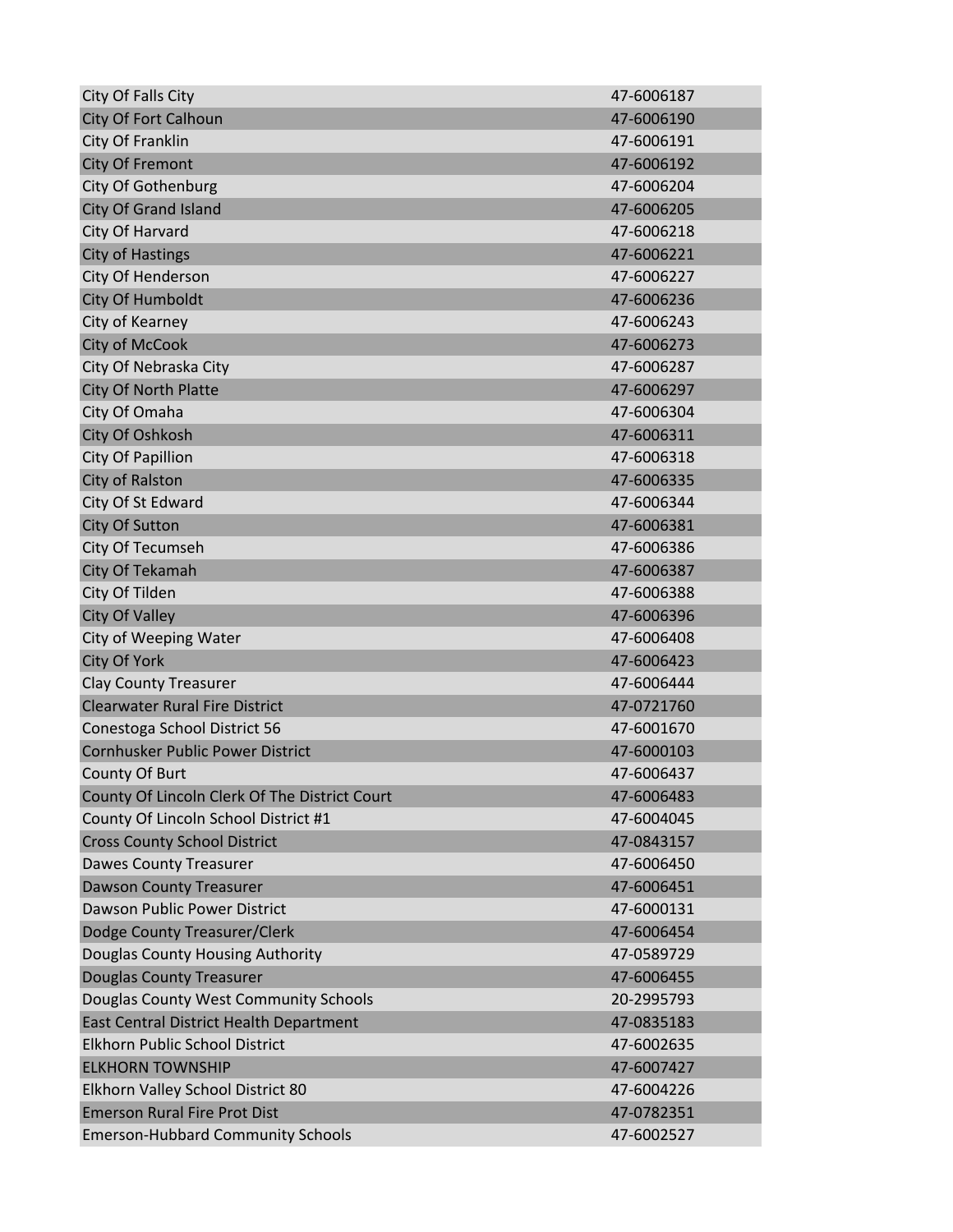| Falls City Public School Dist 56              | 47-6005008 |
|-----------------------------------------------|------------|
| <b>Farwell Irrigation</b>                     | 35-2326332 |
| <b>Fillmore County Hospital</b>               | 47-0529089 |
| Fillmore County Hospital Foundation           | 26-1778815 |
| <b>Fillmore County School District</b>        | 47-0822447 |
| Fillmore County Treasurer/Clerk               | 47-6006457 |
| Fort Calhoun Rural Fire District              | 47-0624527 |
| Four Corners Health Department                | 32-0060393 |
| <b>Franklin County Clerk</b>                  | 47-6006458 |
| Franklin County Memorial Hospital             | 47-6007436 |
| <b>Franklin County Treasurer</b>              | 47-6006458 |
| <b>Franklin Public Schools</b>                | 47-6000665 |
| <b>Franklin Rural Fire</b>                    | 47-0647198 |
| <b>Fremont Rural Fire Protection District</b> | 47-6043050 |
| <b>Furnas County Schools</b>                  | 47-0767957 |
| <b>Garden County Schools</b>                  | 47-6003023 |
| <b>Garden County Treasurer</b>                | 47-6006462 |
| <b>Giltner Public Schools</b>                 | 47-6003276 |
| <b>Gothenburg Health</b>                      | 47-0532605 |
| <b>Gothenburg Memorial Hospital</b>           | 47-0532605 |
| <b>Gothenburg Public School</b>               | 47-6002400 |
| <b>Gretna Rural Fire Department</b>           | 47-0657401 |
| <b>Hall County Clerk</b>                      | 47-6006467 |
| <b>Hall County Treasurer</b>                  | 47-6006467 |
| <b>Hamilton County Treasurer</b>              | 47-6006468 |
| <b>Harvard Rest Haven</b>                     | 47-0542526 |
| Harvard School District #11                   | 47-6001968 |
| <b>Hastings Public Schools</b>                | 47-6001013 |
| <b>Heartland Community Schools</b>            | 47-6006060 |
| <b>High Plains Community School</b>           | 47-0832454 |
| <b>Hooker County Treasurer</b>                | 47-6006473 |
| Housing Authority Of Blue Hill                | 47-0485243 |
| <b>Howard County Medical Center</b>           | 47-0681056 |
| Htrs School District 74-0070                  | 47-0843744 |
| <b>Humboldt Housing Authority</b>             | 47-0486812 |
| Jefferson County School District 48-0008      | 47-6003600 |
| Jefferson County Treasurer                    | 47-6006475 |
| Johnson County Central Public Schools         | 47-6003688 |
| <b>Johnson County Hospital</b>                | 47-6000874 |
| Johnson County Treasurer                      | 47-6006476 |
| <b>Kearney Public Schools</b>                 | 47-6001393 |
| <b>Lancaster County Correctional</b>          | 35-2355660 |
| <b>Lancaster County Treasurer</b>             | 47-6006482 |
| <b>Lincoln County Imprest</b>                 | 47-6006483 |
| <b>Lincoln County Treasurer</b>               | 47-6006483 |
| <b>Lincoln Housing Authority</b>              | 47-6007170 |
| Little Blue NRD                               | 47-0542713 |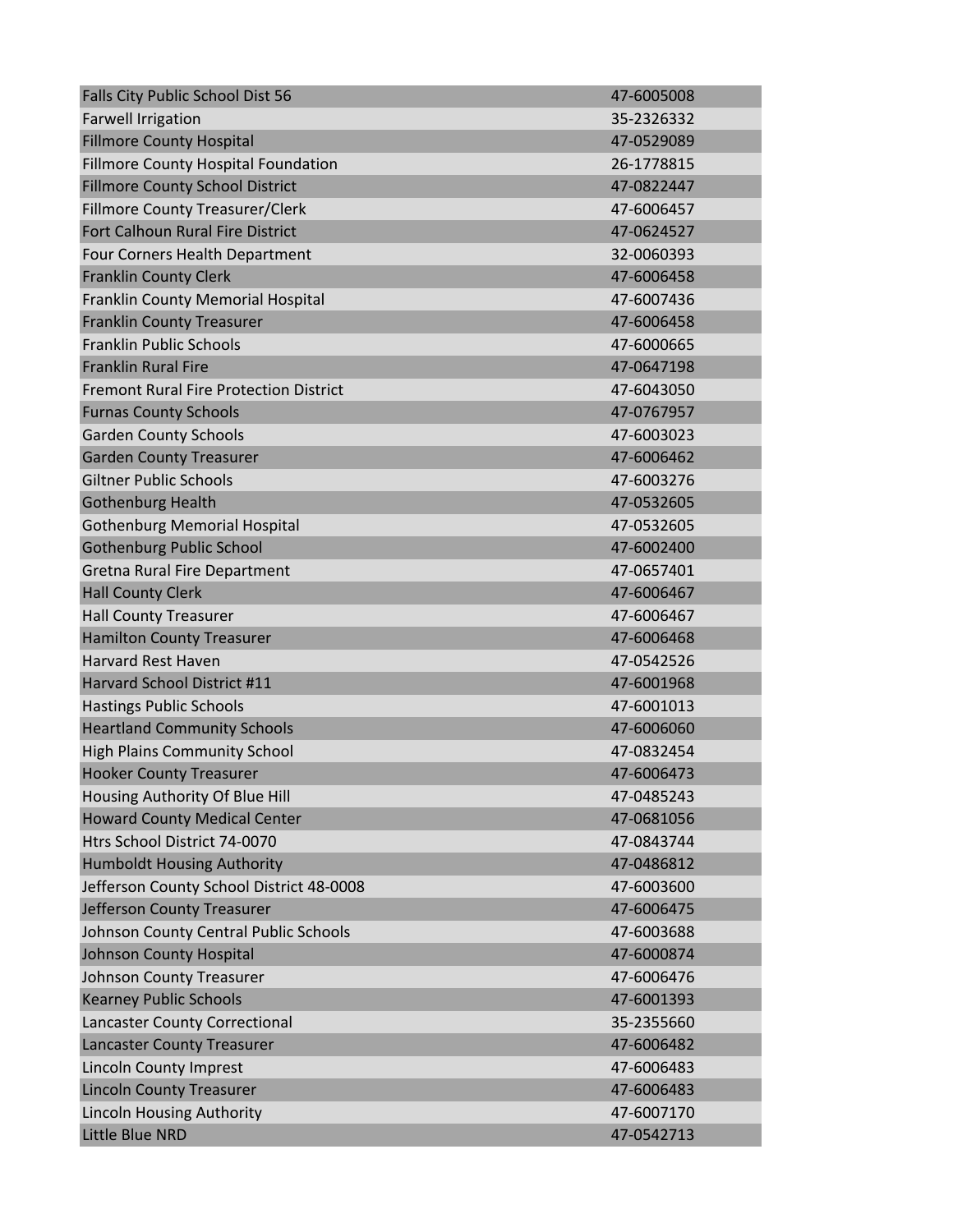| Loup River Public Power District                               | 47-6000241 |
|----------------------------------------------------------------|------------|
| <b>Maxwell Public Schools</b>                                  | 47-6004052 |
| <b>McCook Public Schools</b>                                   | 47-6004944 |
| <b>Mccool Rural Fire District</b>                              | 47-0667526 |
| <b>Mccool School District 83</b>                               | 47-6006053 |
| <b>Mcpherson County Schools</b>                                | 47-6004232 |
| <b>Metro Area Planning Agency</b>                              | 47-0522862 |
| <b>Metropolitan Utilities District</b>                         | 47-6000269 |
| Mid Plains Community College                                   | 47-0519583 |
| <b>Millard Public Schools</b>                                  | 47-6002642 |
| <b>Millard Suburban Fire</b>                                   | 47-0663488 |
| <b>Mullen Hospital District</b>                                | 47-0388355 |
| <b>Mullen School District</b>                                  | 47-6007423 |
| <b>Murray Rural Fire</b>                                       | 47-0660641 |
| Nebraska City Rural Fire                                       | 47-6078838 |
| Nebraska Cooperative Government                                | 47-0742330 |
| Nebraska State Treasurer                                       | 47-0491233 |
| Nemaha Natural Resources District                              | 47-0542968 |
| <b>Norris Public Power</b>                                     | 47-6000349 |
| North Platte Airport Authority                                 | 47-0492732 |
| <b>Northeast Community College</b>                             | 47-0524851 |
| <b>Olive Township</b>                                          | 47-6006560 |
| <b>Omaha Douglas County Public Building Commission</b>         | 47-0608107 |
| Papillion Lavista School                                       | 47-6005159 |
| Perennial Rural Ppd                                            | 47-6000562 |
| Platte County Nebraska - Treasurer                             | 47-6006498 |
| Platte County Nebraska-Clerk                                   | 47-6006498 |
| Platte County School District #1 (Aka Columbus Public Schools) | 47-6004811 |
| Polk County Public Power District                              | 47-6000410 |
| <b>Railroad Transportation Safety District</b>                 | 47-0539398 |
| <b>Red Cloud Schools</b>                                       | 47-6005937 |
| Red Willow County Clerk of the District Court                  | 47-6006500 |
| Red Willow County DBA Hillcrest Nursing Home                   | 47-0482059 |
| <b>Red Willow County Treasurer</b>                             | 47-6006500 |
| <b>Regional West Garden County</b>                             | 39-1904975 |
| <b>Richardson County Rural Water</b>                           | 23-7152437 |
| <b>Richardson County Treasurer</b>                             | 47-6006501 |
| <b>Rising City Rural Fire</b>                                  | 81-1642729 |
| <b>Rock County Public Schools</b>                              | 47-6005037 |
| <b>Rock County Treasurer</b>                                   | 47-6006502 |
| <b>Sarpy County Treasurer</b>                                  | 47-6006504 |
| Saunders Co School District 107                                | 47-6005289 |
| School District #1 Blair                                       | 47-6005804 |
| School District #3 Ft Calhoun                                  | 47-6005807 |
| School District 71-005 (Lakeview Community Schools)            | 47-0525658 |
| <b>Scottsbluff County Treasurer</b>                            | 47-6006506 |
| <b>Shelton Rural Fire</b>                                      | 47-0695562 |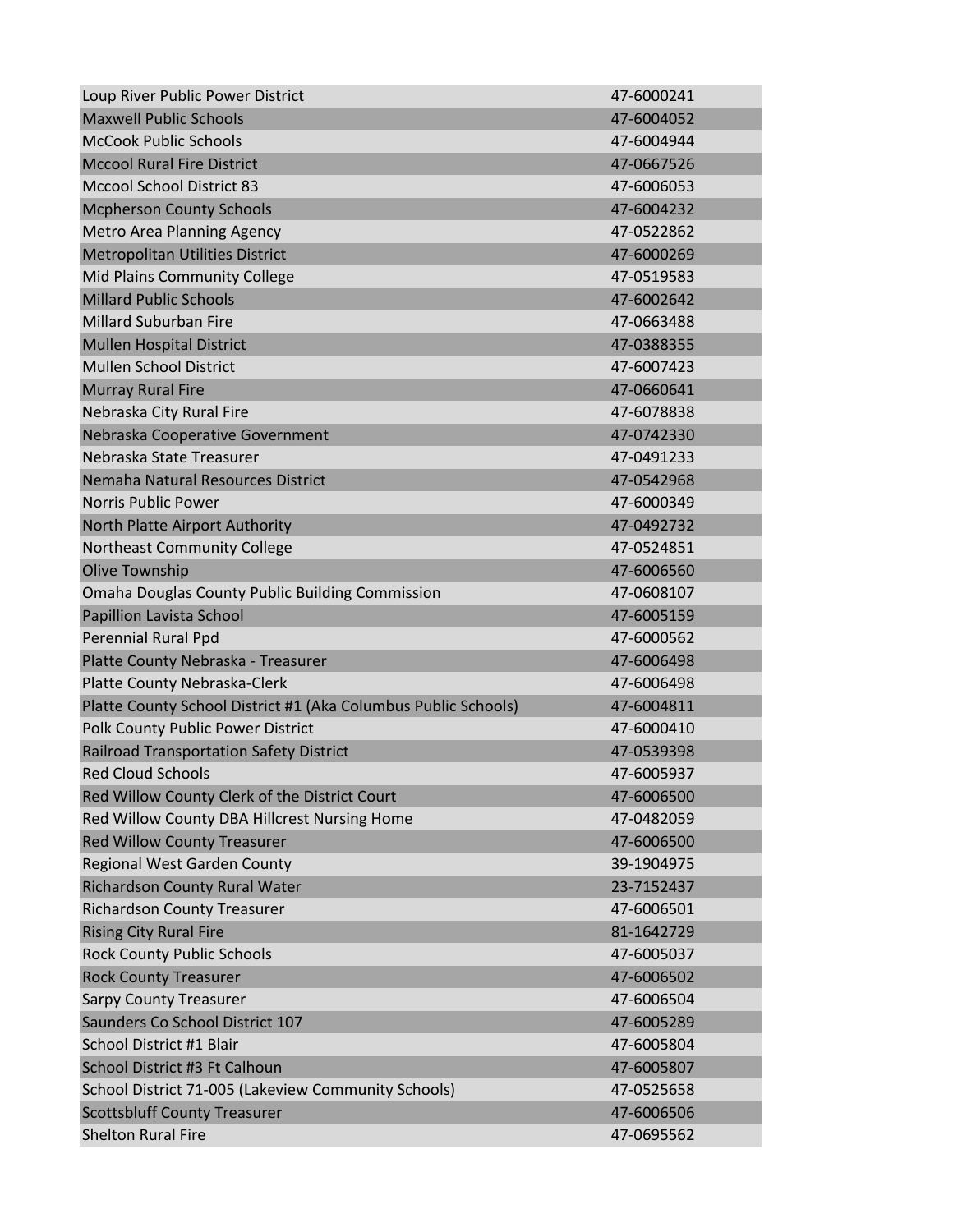| <b>Silver Lake Schools</b>               | 47-0698679 |
|------------------------------------------|------------|
| <b>Sioux County Schools</b>              | 47-6005543 |
| Solid Waste Agency of Northwest Nebraska | 47-0759264 |
| South Central NE USD                     | 47-0832364 |
| <b>St Edward Rural Fire</b>              | 45-1826261 |
| St Edward School District 17             | 47-6001197 |
| <b>Stanton Health Care Center</b>        | 47-0522636 |
| <b>Stromsburg Rural Fire Dist</b>        | 47-0728651 |
| <b>Summerland Public School</b>          | 84-4159273 |
| <b>Sutton School District 2</b>          | 47-6001962 |
| <b>Tekamah Airport Authority</b>         | 47-0663344 |
| Tekamah Herman School District #1        | 47-6001482 |
| Thirty Mile Irrigation District          | 46-3946728 |
| Transit Authority Of The City Of Omaha   | 47-0542132 |
| <b>Upper Big Blue NRD</b>                | 47-0542715 |
| Valley Suburban Fire                     | 47-0728997 |
| Village Of Arcadia                       | 47-6006076 |
| Village of Bennet                        | 47-0485932 |
| Village Of Bradshaw                      | 47-6006111 |
| Village Of Brainard                      | 47-6006113 |
| <b>Village Of Campbell</b>               | 47-6007114 |
| Village of Clearwater                    | 47-6006141 |
| <b>Village of Cortland</b>               | 47-0602495 |
| Village Of Davenport                     | 47-6004226 |
| <b>Village of Dodge</b>                  | 47-6006169 |
| Village Of Duncan                        | 47-0482755 |
| <b>Village Of Dwight</b>                 | 47-0613057 |
| Village Of Elk Creek                     | 47-0563255 |
| <b>Village Of Elwood</b>                 | 47-6006178 |
| Village Of Emerson                       | 47-6006179 |
| <b>Village Of Giltner</b>                | 47-6006201 |
| <b>Village Of Glenvil</b>                | 47-6006202 |
| <b>Village Of Greeley</b>                | 47-6006208 |
| Village of Hemingford                    | 47-6006225 |
| Village Of Herman                        | 47-6006228 |
| Village Of Kennard                       | 47-0563828 |
| <b>Village Of Marquette</b>              | 47-0497660 |
| Village Of Mccool Jct                    | 47-0486447 |
| <b>Village Of Mullen</b>                 | 47-6006286 |
| Village of Murray                        | 47-0589854 |
| Village of North Loup                    | 47-6006296 |
| Village Of Ong                           | 47-0626536 |
| <b>Village of Overton</b>                | 47-6006313 |
| Village Of Oxford                        | 47-6006314 |
| Village Of Shelton                       | 47-6006359 |
| Village Of Spencer                       | 47-6006366 |
| <b>Village Of Trumbull</b>               | 47-0670578 |